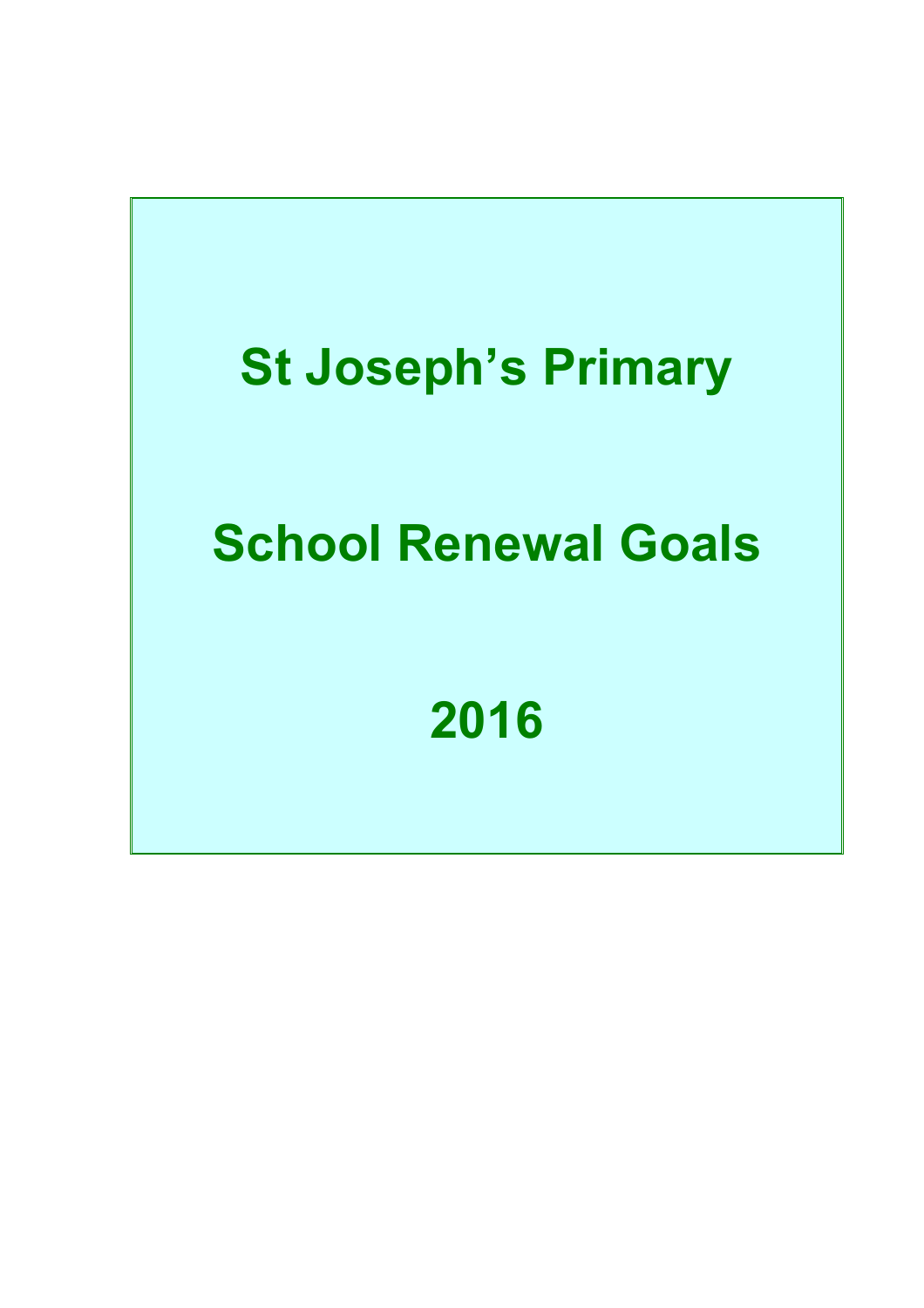### **Priority 1: Mission and Religious Education**

| <b>Goals</b>                                                                                                         | <b>2016 Strategies</b>                                                                                                                                                                                                              | Leadership                                         | <b>Review</b>                                                                                                                                                           |
|----------------------------------------------------------------------------------------------------------------------|-------------------------------------------------------------------------------------------------------------------------------------------------------------------------------------------------------------------------------------|----------------------------------------------------|-------------------------------------------------------------------------------------------------------------------------------------------------------------------------|
| To prepare for,<br>and engage in<br><b>RE Program</b><br>Validation                                                  | Work with BCE support staff to<br>➤<br>prepare whole-school Religious<br><b>Education Program and have it</b><br>validated through BCE processes.                                                                                   | All staff<br><b>BCE RE</b><br>Education<br>officer | Process complete and<br>worthwhile. For 2017:<br>whole school<br>consideration of<br>Medatative Prayer and<br>refine use of RE<br>achievement standards<br>in planning. |
| To continue to<br>offer faith<br>formation<br>opportunities to<br>teachers to the<br>profession and/or<br><b>BCE</b> | Support teachers engaged in formal<br>⋗<br>study                                                                                                                                                                                    | Bryan                                              | For 2017: investigate<br>opportunities for staff<br>formation - eg Guiding<br>Lights program etc                                                                        |
| Increase visual<br>symbolism                                                                                         | $\blacktriangleright$<br>Commissioned artwork for centenary<br>in 2017. Research larger format<br>Catholic symbols for external signage<br>- Clewley St face of C Block and also<br>rear of A Block near Martindale St<br>entrance. | Margaret,<br>Maryanne<br>and Bryan                 | Ongoing - DOLSH also<br>donating Our Lady of<br>the Sacred Heart statue<br>to the school.                                                                               |
| Prepare for<br>school centenary<br>in 2017                                                                           | Gather information and photos<br>$\blacktriangleright$<br><b>Consult BCE marketing</b><br>➤                                                                                                                                         | Margaret<br>Hanrahan                               | School event 27 <sup>th</sup> May<br>2017 - DOLSH<br>celebrations 28 <sup>th</sup> Jan.<br>School logo modernised                                                       |
|                                                                                                                      | Plan significant events<br>⋗                                                                                                                                                                                                        |                                                    | Sr Geradine Doherty<br>engaged to lead the<br>staff in PD on DOLSH<br>charism (Jan 2017)                                                                                |

### **Priority 2: Learning and Teaching**

| Goals                                                                                                                               |   | <b>2016 Strategies</b>                                                               | Leadership         | <b>Review</b>                                                                                                                                                                                                       |
|-------------------------------------------------------------------------------------------------------------------------------------|---|--------------------------------------------------------------------------------------|--------------------|---------------------------------------------------------------------------------------------------------------------------------------------------------------------------------------------------------------------|
| Continue to promote<br>use of SRS data, BI<br>Tool, NAPLAN, PM<br>Benchmarks and<br>ACER testing data<br>during teacher<br>planning | ➤ | Teachers to continue to track and<br>incorporate available data when<br>planning.    | All staff          | Refined use of Data Wall<br>and further analysis of<br>longitudinal data (trends<br>etc) as data set increases.                                                                                                     |
| Engage in<br>Delivering<br>Excellence in<br>Learning and<br>Teaching (DELT) -<br><b>BCE</b> initiative                              | ➤ | St Joseph's selected to be in the<br><b>Making Learning Visible</b><br>Collaborative | Leadership<br>team | Implementation of High<br>Yeild Strategies:<br>introduced school-wide<br>Review and Response<br>meetings, continued use of<br>Data Wall. In 2017,<br>engagement in Learning<br>Walks & Talks will be a<br>priority. |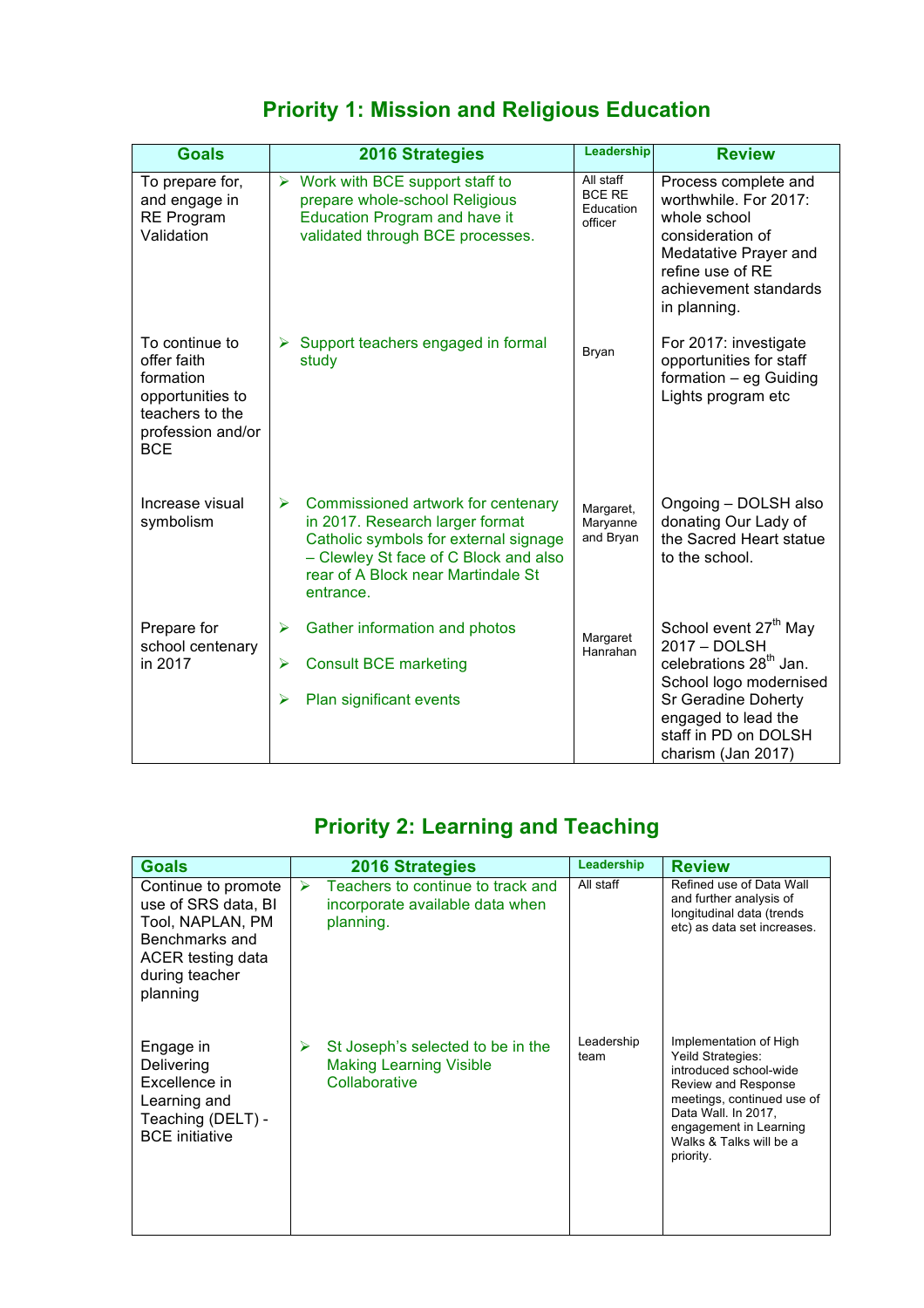| Continue to explore<br>the use and benefits<br>of mobile<br>technologies in<br>classrooms.   | $\triangleright$ Further purchasing of iPads and<br>provision of staff PD opportunities.                                                                                       | All Staff.        | By 2016, we will have 66<br>ipads across the school,<br>and majority of staff are<br>transitioning to Surface Pro<br>tablets. Prep to have<br>dedicated cart of iPads in<br>2016.                                         |
|----------------------------------------------------------------------------------------------|--------------------------------------------------------------------------------------------------------------------------------------------------------------------------------|-------------------|---------------------------------------------------------------------------------------------------------------------------------------------------------------------------------------------------------------------------|
| To provide<br>increased<br>opportunities for<br>more capable<br>students to be<br>challenged | <b>Learning Enrichment role</b><br>➤<br>continued, with increased<br>emphasis on planning for open-<br>ended inquiry methods to allow for<br>differentiation in the classroom. | Judy, Louise      | All year levels have<br>benefitted from this<br>targeted support. This will<br>continue through 2017,<br>with a focus on greater<br>understanding on open-<br>ended tasks                                                 |
| To further engage<br>parents with student<br>learning                                        | $\triangleright$ Coordinate opportunities for<br>external competitions and<br>programs                                                                                         | Louise<br>Burgman | <b>Weekly Code Club</b><br>continued, Quest<br>competions and<br>G.A.T.E.WAYS activities<br>engaged in, with students<br>achieving commendable<br>results.                                                                |
|                                                                                              | $\triangleright$ Celebration of Learning events,<br>reading strategies information for<br>Prep Parents, term overviews for<br>classes                                          | All staff         | Celebration of Learning<br>events popular and well<br>attended.<br>Prep parents appreciative<br>of strategies for reading.<br>For 2017, refine structure<br>and format of curriculum<br>overviews shared with<br>parents. |

### **Priority 3: Professional Practice and Collaborative Relationships**

| <b>Goals</b>                                               | <b>2016 Strategies</b>                                                                                                                                                                                                                         | Leadership                                 | <b>Review</b>                                                                                                                                                                                                                                                                                                                                                                                                                                                                                       |
|------------------------------------------------------------|------------------------------------------------------------------------------------------------------------------------------------------------------------------------------------------------------------------------------------------------|--------------------------------------------|-----------------------------------------------------------------------------------------------------------------------------------------------------------------------------------------------------------------------------------------------------------------------------------------------------------------------------------------------------------------------------------------------------------------------------------------------------------------------------------------------------|
| To engage in the<br>DELT initiative as<br>directed by BCE. | Appointment of Judy Nisbet as<br><b>Primary Learning Leader (PLL)</b><br>To continue BCE-wide initiatives<br>such as DELT, Visible Learning to<br>enhance pedagogical practice.<br>Collaborative planning further<br>supported - PLL, STIE and | All Staff<br><b>Judy Nisbet</b><br>Kathryn | All staff involved in DELT<br>Literacy initiative - writing<br>analysis and Review and<br>Response process.<br>Louise participating in year<br>level planning to help in<br>design of more open-ended<br>tasks for differentiation. Nik<br>facilitated staff training on<br>new BCE online collaborative<br>environments.<br>Staff have greater<br>understanding of student<br>learning data as a result of<br>DELT strategies. Increased<br>use of data in planning and<br>reflecting on practice. |
|                                                            | <b>Learning Enrichment with class</b><br>teachers.<br>Collaboration with local BCE<br>schools $-$ esp CTK                                                                                                                                      | Godfrey<br>Louise<br>Burgman               |                                                                                                                                                                                                                                                                                                                                                                                                                                                                                                     |